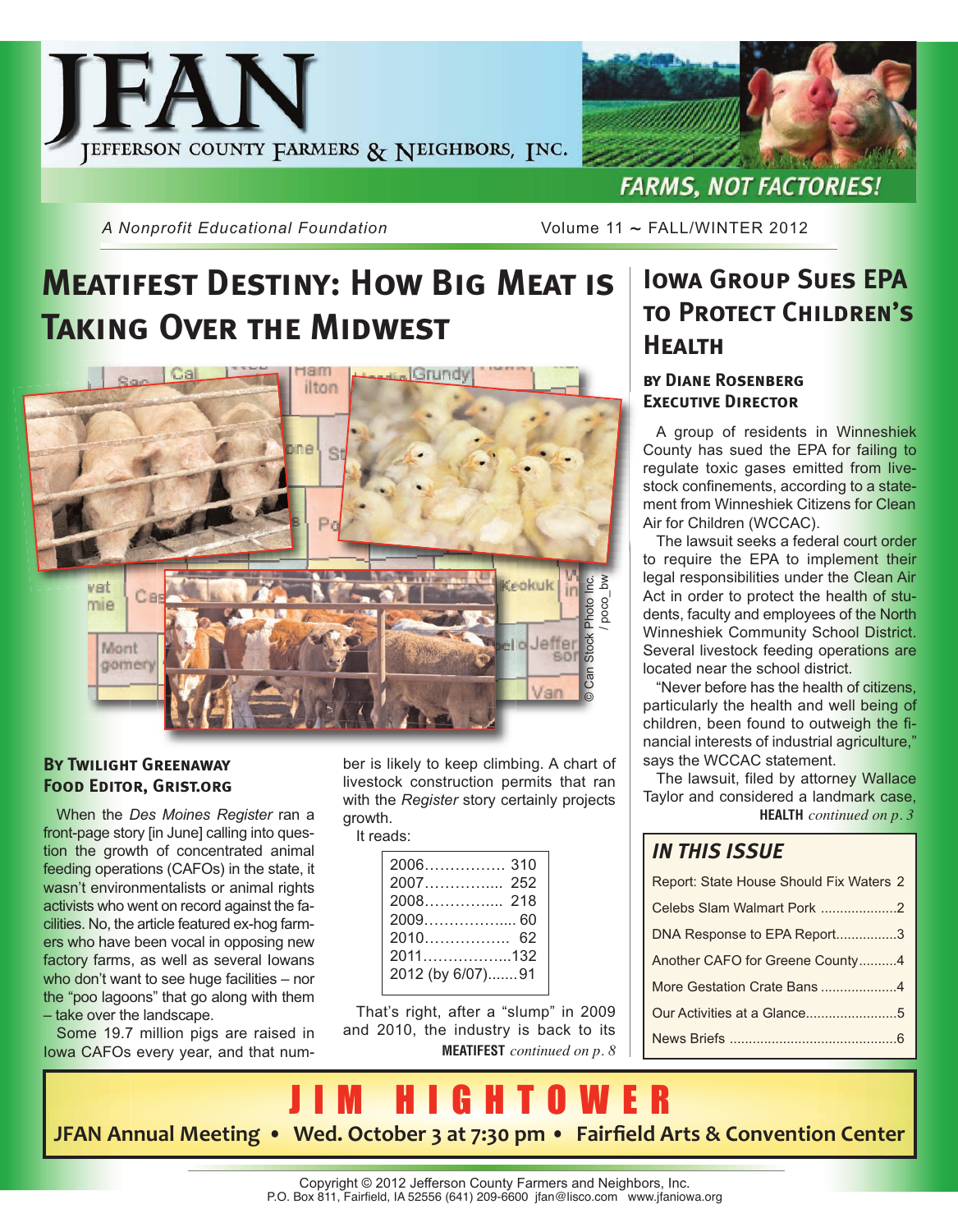### JFAN Newsletter **JEFFERSON COUNTY** FARMERS & NEIGHBORS, INC

### Volume 11 ~ FALL/WINTER 2012

**President** Jim Rubis

**Executive Director** Diane Rosenberg

**Editor-in-Chief and Art Director** Diane Rosenberg

**Contributing Writer** Twilight Greenaway

**Editorial Assistants** Arianne Pfoutz

> **Distribution** Chihlan Chiu

**Legal Counsel** David Sykes Fairfield, Iowa

#### **Accounting**

Fairfield Accounting and Brooks, Lodden, P.C., Des Moines, Iowa

### **All articles are written and reported by JFAN unless attributed otherwise.**

This newsletter is published semi-annually by the Board of Directors of Jefferson County Farmers and Neighbors, Inc. (JFAN), which is a 501(c)(3) nonprofit tax-exempt educational foundation.

JFAN P.O. Box 811 • Fairfield, IA 52556 (641) 209-6600 www.jfaniowa.org • jfan@lisco.com

*JFAN is a not for profit tax exempt organization. Donations are tax exempt to the full extent of the law as authorized by the IRS. Articles written by guest authors may not reflect the opinions of JFAN. Information contained in the newsletter is intended to be educational and informational and is not intended to give legal advice. If you have specific legal questions regarding issues addressed in this publication, please seek the advice of an attorney.*

### **In the News.....**

# **Report Says Lawmakers Need to Do More to Clean Iowa's Waters**

Iowa's lawmakers are not doing enough to clean up Iowa's waters, says a new report by the Iowa Policy Project (IPP). "Drop in the Bucket: The Erosion of Iowa Water Quality Funding", released in March, shows that funding has decreased

over the last 10 years in seven out of 10 of the state's managed water protection programs, reports RadioIowa.com and an IPP press release. Will Hoyer, IPP research associate and one of the report's three co-authors, says funds have decreased nearly 30% since 2002. "Lawmakers' choices appear to contradict what Iowa voters said 17 months ago when they passed a constitutional amendment to set aside

funds for water enhancement," said Hoyer in an IPP press release. "But our findings illustrate why voters want better funding."

IPP Executive Director and co-author David Osterberg noted lawmakers, at a minimum, would have to restore \$5 million in state funding to get back to average water quality spending over the last decade.

"...[S]tate water-quality staff are trying to make do with a lot less. To expect improved results is asking too much," Osterberg said.

In November 2010, voters approved a

natural resources trust fund to be funded by a share of the next increase in the sales tax.

"Sixty-three percent of Iowans favored this, and at the same time we are seeing increased working of the land, which can

Photo by Tim Fox, USGS, UMESC, 2002 exacerbate water issues. We also have a better understanding of the magnitude of those problems because, in some cases, we're making a more concerted effort to look for the problems," Osterberg said. "Our commitment is woefully lacking and there are few signs our state

The report found bright spots in the interest of farmers to do more, as their demand for soil conservation programs exceeds what the Division of

policy makers want to do

something about it."

Soil Conservation is able to fund.

"Iowa's waters are not a lost cause," the report stated. "They can be improved with consistent and adequate funding. The shining example of this is the turnaround of trout streams in northeast Iowa."

"These improvements took time to see but they also took a significant investment of public dollars. To believe that waters across the state could see those sorts of improvements with a decreasing budget is simply wishful thinking," the report said.

To view the report, authored by Hoyer, Osterberg, and IPP intern Brian McDonough, visit http://tinyurl.com/85dzrwn

### **Celebrities Slam Walmart for Cruelty to Hogs**

It took a video to ignite the rage of Hollywood stars over Walmart's source of pork from a hog company with documented abuses reports LooktotheStars.org.

Animal protection organization Mercy For Animals shot a hidden-camera video at Christensen Farms' factory farm in Minnesota., showing sows confined in gestation crates; untreated, infected wounds; un-anesthetized castrations and other physical abuses.

Celebrities including Ryan Gosling, Kristen Bell, Zooey Deschanel, Kim Basinger, and Ed Begley Jr. responded with a letter to Walmart CEO Mike Duke. It reads, "While Walmart tells its customers they can "Save Money, Live Better," the pork sold in your stores comes from pigs whose lives couldn't possibly be any worse.

"As the largest retailer in the world, Walmart has the power—and the ethical responsibility—to ensure that the pork sold in its stores is not the product of egregious animal abuse," says the letter.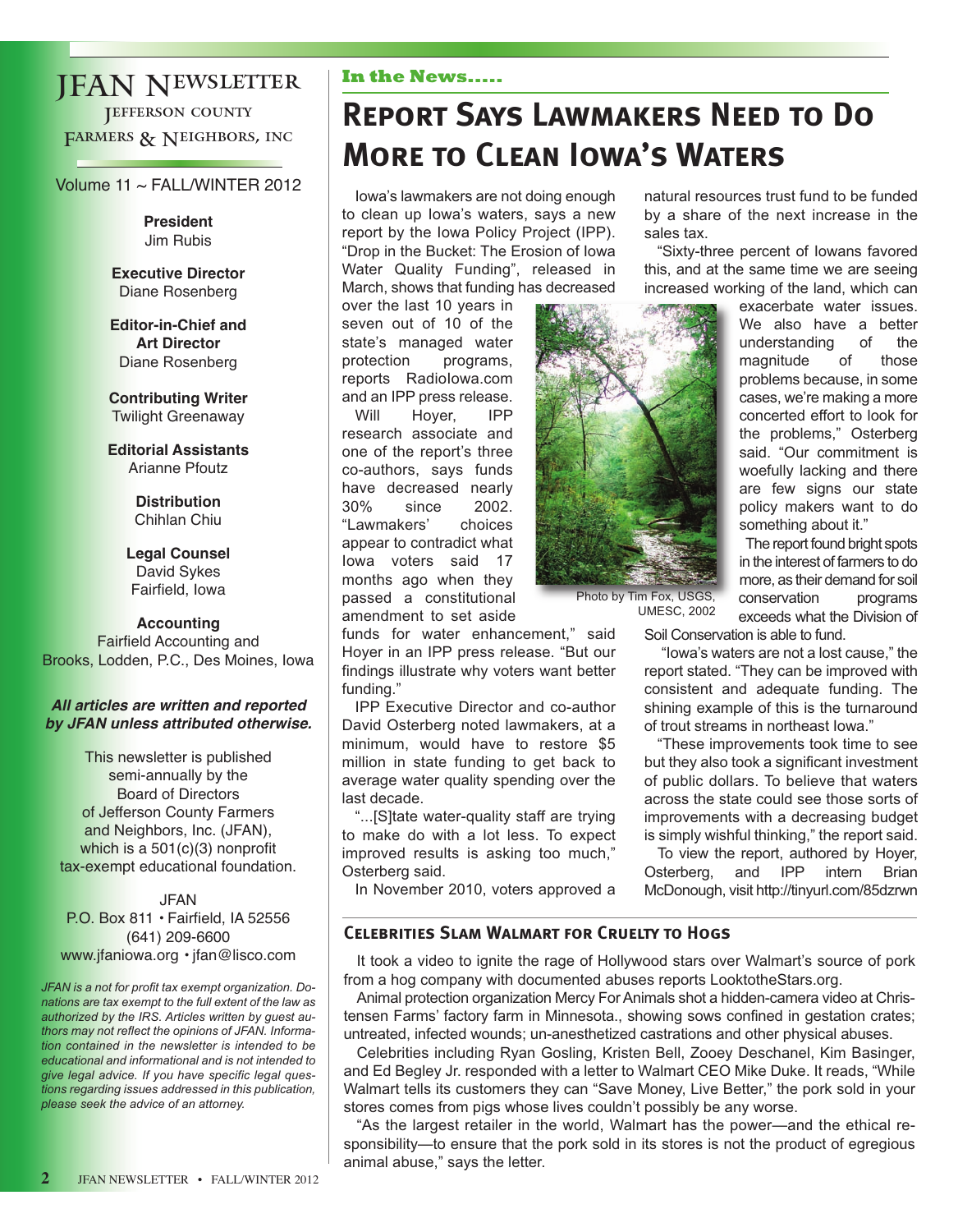#### **In the News.....**

### **DNR Responds to Critical EPA Report**

The Iowa Department of Natural Resources (DNR) released a response in September to the US Environmental Protection Agency's (EPA) July report that criticized the state's factory farm enforcement program according to a press release by Iowa Citizens for Community Improvement (CCI).

The EPA was spurred to conduct the investigative report after a lawsuit threat was brought against them by CCI, the En-

vironmental Integrity Project, and the Sierra Club for failing to hold Iowa accountable to the Clean Water Act.

The original EPA report sharply criticized the DNR for failing to issue required permits to CAFOs, having an insufficient inspection program for factory farms, habitually failing to act when manure spills and other environmental viola-

tions occur, and not levying adequate fines and penalties to violators.

The DNR was given 60 days to address the EPA report with a proposed work plan and timeline to improve regulatory operations. On September 11, the agency issued their response with the following action steps:

• Commencing new rulemaking to ensure compliance with the federal Clean Water Act, beginning November 1, 2012.

• Requesting additional funding from the State Legislature for 13 new fulltime field staff.

• Creating a plan to carry out inspections of all factory farms across the state.

• Bringing Iowa's regulatory program up to federal standards by changing existing protocols and procedures.

Although these changes are welcomed, the three groups say the DNR's report falls short of what is needed to keep manure runoff out of Iowa's rivers, lakes and streams.

"The bottom line is, every factory farm in Iowa needs a Clean Water Act permit that is strictly enforced with tough fines and penalties for violators, and there is very little in the DNR's response that shows they

are serious about cracking down on this kind of corporate pollution," said CCI member Barb Kalbach, a fourth generation family farmer from Dexter Iowa.

"Permitting rules are a long overdue first step, but they will not lead to real improvements in water quality if the DNR continues to assume that the state's factory farms are meeting its 'zero discharge' standard," said Tarah Heinzen, attorney for the Environmental Integrity

Project. "The DNR's work plan does not adequately address the EPA's finding that the DNR cannot even currently identify confinements in need of these permits. Clearly rules alone will not be enough."

In a statement issued on September 12, DNR Director Chuck Gipp noted that the EPA found that the DNR addressed 26 out

of the 31 original allegations, also stating "the DNR was doing well in the livestock program." According to Adam Mason of CCI, these corrections "resolved a host of smaller problems identified in the original complaint made five years ago." They did not address the issues brought up in the EPA's June report.

Gipp also cited that Iowa does comply with the Clean Water Act, with a National Pollutant Discharge Elimination System (NPDES) permit required for all large open feedlot CAFOs in Iowa.

Mason points out that NPDES permits are issued for only cattle feedlots, which covers a fraction of the number of CAFOs in Iowa today. According to the latest USDA statistics available, in 2011 there were currently 4 million cattle and dairy cows in Iowa, while pork industry alone accounted for nearly 20 million hogs in 2008, and the poultry industry constituted 66 million layers, broilers, and turkeys in 2007.

The Clean Water Act of 1972 requires factory farms to have an NPDES permit to operate. In cases of manure spills, additional fines can be levied, the permit can be revoked, and the confinement shut down, providing one more level of oversight.

Iowa currently does not have regulations in place to issue Clean Water Act permits to factory farms other than cattle feedlots that illegally discharge pollution into rivers and streams. The EPA further found that the DNR does not even have a system in place to identify facilities that pollute and require permits.

"The DNR is actually promising some pretty big things that are going to have a big impact on Iowa's corporate factory farm industry," said Lori Nelson, the CCI Board President from Bayard, Iowa. But Mason also says that CCI is taking a watch and see approach with the DNR.

"The proof is in the pudding. We'll wait and see what the rulemaking looks like, if it is just lip service – weak but enough to satisfy the EPA – or a good rule."

#### **HEALTH** *continued from p. 1*

is not attempting to force local CAFOs to immediately "cease and desist" operations nor is it seeking to recover damages to children's health.

Rather, it is aimed at requiring the EPA to measure the CAFO emissions, set appropriate air quality standards, and establish appropriate regulations to ensure the standards are followed.

Plaintiffs include the parents and grandparents of local school children affected by the exposure to the toxic gases emitted by the neighboring CAFOs. These sewer gases include methane, ammonia, and hydrogen sulfide. A peer-reviewed study conducted by Dr. Joe. Kline and Dr. Sigurdur Sigurdarson published in the medical journal *Chest* found that children who attend the North Winneshiek school have a much higher rate of asthma than both the state and national averages.

Community members have tried repeatedly to mediate the negative impacts of the sewer gases on the children's health, and all efforts were met with failure. These citizen efforts included:

• An appeal to the regional DNR Office in Manchester who told them the State Legislature removed the DNR's authority to monitor air quality from factory farms and recommended they "close the windows, plant trees, and call legislators."

• A meeting with the Winneshiek County Board of Health and a letter sent to the State of Iowa Board of Health (IBH).

**HEALTH** *continued on p. 5*

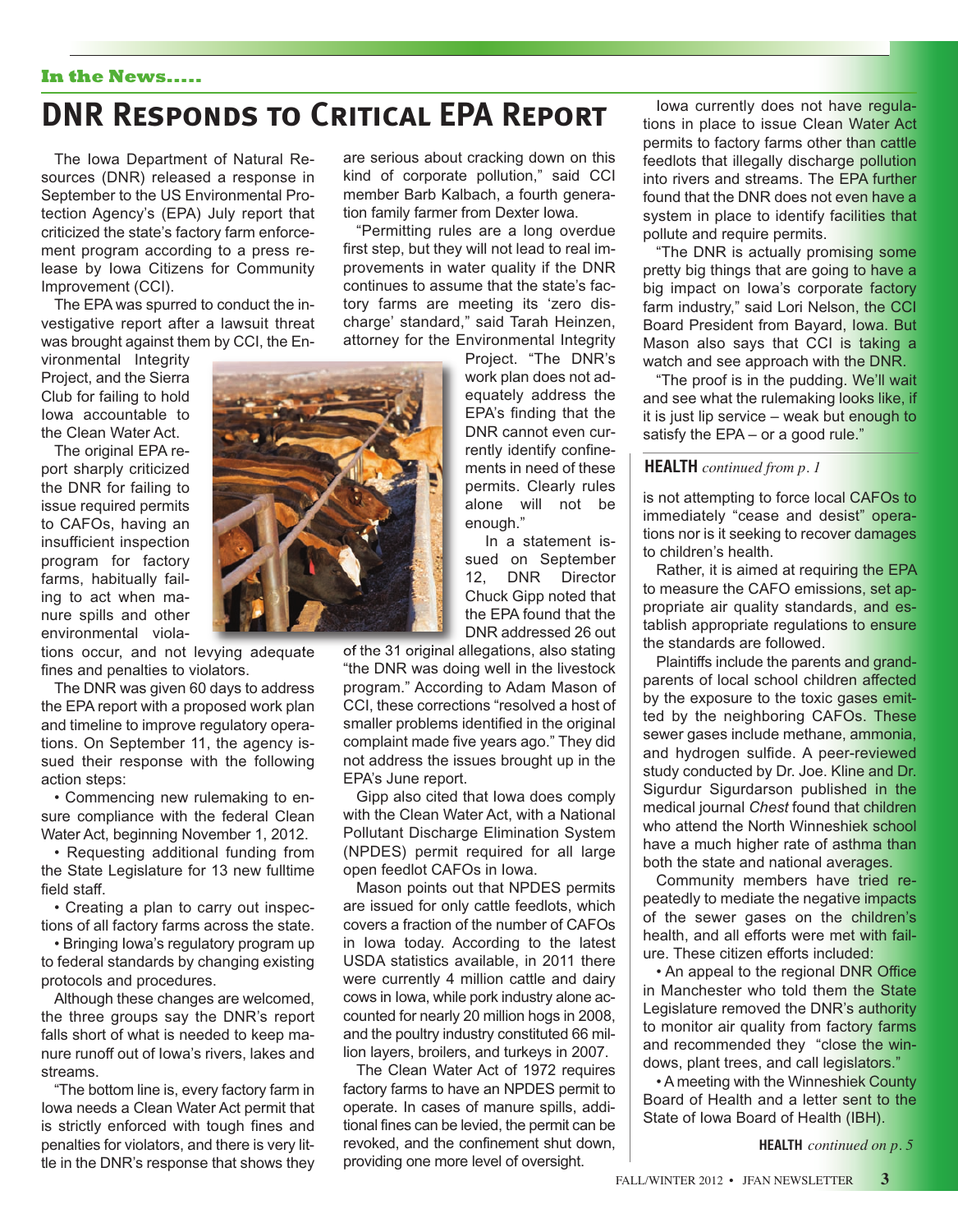## **Greene County BATTLING NEW CAFO**

### **by Diane Rosenberg EXECUTIVE DIRECTOR**

A second 4900-head hog confinement was proposed one mile southwest of the town of Rippey in Greene County. Greene County Farmers & Neighbors fought a losing battle in July to stop the first 4900-head confinement even though it had massive opposition. The Greene County supervisors voted 4-1 to approve that facility.

GFAN member Chris Wilbeck says although Prestage claims it does not build where it's not wanted, the North Carolinabased corporation refused to dialog with community members and were angered over receiving a petition with 800 signatures. The Change.org petition was shared with JFAN supporters, and Wilbeck says over 100 people from Jefferson County signed on.

Wilbeck says the CAFO is one mile northeast of the campground that she owns with her husband, Kevin, a tourist destination that draws Ragbrai riders and local canoeists. "This will definitely affect our business," she says.

Now before the first confinement has even been completed, Wilbeck says Prestage has moved forward with an application for a second CAFO also within a mile of Rippey and located two miles northeast of the Wilbeck's home and campground. GFAN started another petition directed at Greene County supervisors, who after examining the Master Matrix, recommended the DNR deny the facility. The supervisors also stated the confinement was too close to the town. The application is now under review at the DNR.

If approved by the DNR, the number of hogs within a two-mile radius of Rippey, a town of 200, will number 12,400.

The GFAN co-founder says that both these CAFOs are corporate owned, with Prestage purchasing land from absentee owners and hiring a part-time worker to handle the operations. There is one other 2400-head hog confinement located on the outskirts of Rippey owned by a local resident who contracts with Prestage.

### **In the News.....**

# **More Fast Food Companies Curtailing Use of Gestation Crates**

More food companies have jumped the bandwagaon to phase out gestation crates used by their pork producers because of increasing consumer awareness and opposition.

**Burger King** announced in April that by 2017 all of its pork and eggs would come from cage-free chickens and crate-free hogs, reports the *Des Moines Register.*

The chain uses hundreds of millions of eggs and tens of millions of pounds of pork each year. This announcement intensifies the company's shift to cagefree sources; in 2007, it was the first major fast food company to purchase some of its pork and eggs from crate-free suppliers.

Following Burger King's lead, **McDonalds** announced in May that it would end its use of gestation crates by 2022, re-

ports *Reuters*. Until then, they plan to work with producers and suppliers to develop systems that would trace whether its meat purchases come from confinements that use crates. McDonalds said that by 2017, it would source producers who are phasing out gestation crates. This is a switch from their earlier announcement this year when no timeline was outlined.

McDonald's is only making the change in its American market.

**Wendy's** is also phasing out gestation crates, announcing in March that it will require its US and Canadian pork suppliers to outline their plans to phase out the use of gestation crates, according to a Humane Society press release.

**Compass Group,** the world's largest food and support services company, will also eliminate all pork that comes from animals bred using gestation crates in its US supply chain by 2017, according to a March 8 company press release. Compass Group runs dining operations at more than 10,000 schools, colleges and universities, corporations, hospitals, senior living centers, sports and entertainment venues and cultural institutions



across the country. It purchases 38 million pounds of pork annually.

Earlier in February, **Bon Appetit Management Company,** which operates the dining operations at over 400 colleges, universities, and other organizations, said it would stop purchasing pork produced in gestation crates or eggs produced in battery cages by 2015. It also said it would im-

mediately stop purchasing veal and foie gras, a delicacy made from fattened goose or duck liver reports Duke University's *The Chronicle.*

The company said it would also buy a quarter of its meat and eggs from producers that independent animal welfare groups certify as humane.

Bon Appetit CEO Fedele Bauccio served on the Pew Commission on Industrial Farming from

2006-2008. He was inspired by what he learned from Andrew York, an American University student, who brought the idea of humane treatment of farm animals to his attention. York says Bauccio was "horrified by what he learned about factory farms" while on the commission.

In mid June, **Cracker Barrel Old County Store** also jumped on the bandwagon, announcing it will begin formulating plans to provide pork to its restaurants from crate-free suppliers reports a Humane Society press release. Since February, other companies have also vowed to sell more humanely raised pork and eggs, including **Denny's, Kroger** and **Safeway.**

Major pork producers like Smithfield Foods and Hormel have committed to stop using gestation crates at their company-owned breeding operations by 2017.

The Humane Society, PETA, and other animal rights groups have been working for over 10 years to eliminate gestation crates and battery cages from industrial agriculture. The well-funded Humane Society owns stock in 52 companies and attends shareholder meetings in order to push for policies that improve animal conditions.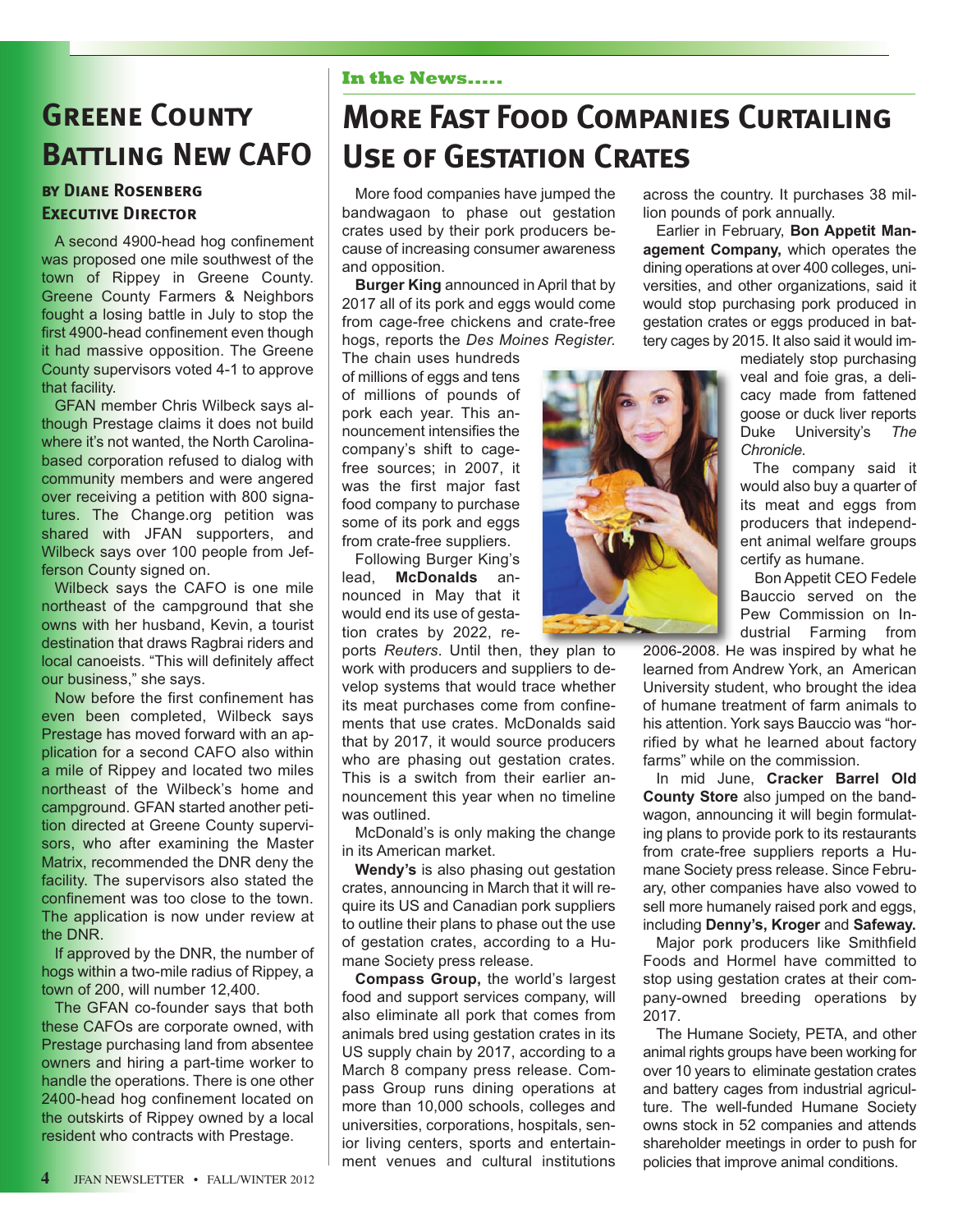# **Our Activities At a Glance: JFAN Working Hard for You**

### **by Diane Rosenberg Executive Director**

### **DNR Gives Brighton Finishers Conditional Go-Ahead**

In recent discussions with the Iowa Department of Natural Resources (DNR), JFAN learned that the expansion to Brighton Finishers, owned by Ryan Robertson, has been conditionally approved. This CAFO, which is expanding to 3690 hogs, had been stalled since last December.

At both the December 2011 public hearing and a subsequent private meeting with the DNR in January, JFAN contested the validity of the manure management plan (MMP), as reported in the *Spring/Summer 2012 JFAN Newsletter*. JFAN Board Member Francis Thicke had visited the fields and provided photographic evidence that the tillage was much more extensive than what was indicated on Robertson's present MMP. More soil tillage means greater runoff and soil erosion potential, which can reduce the allowable amount of manure that can be applied. As a result, Robertson's MMP figures overstated the amount of manure that could be applied to the land. Thicke had alerted the DNR and filed a complaint.

The DNR forwarded the complaint to the National Resources Conservation Service of the US Department of Agriculture, and members of the NRCS were to evaluate the fields in question. However, Robertson refused to have the NRCS examine his property, and kept extending the permit application through this summer's growing season.

Regardless, the DNR conditionally approved the manure management and construction permit, with the stipulation that before Robertson can apply any manure to his fields, he must submit to an NRCS inspection. In what appears to be a catch 22, Robertson can build the new confinement building and populate it with hogs, but he can't spread any manure until his fields are examined by the NRCS and his MMP is approved. However, if the MMP is not approved, or if Robertson doesn't have the NRCS inspect the crop

residue, JFAN feels there is no adequate plan for how Robertson could handle the manure generated by the hogs.

JFAN further learned that Robertson was given this conditional approval based on a practice routinely undertaken by the DNR. When an MMP is written, a CAFO operator states what his tillage residue will be and the DNR approves the MMP with the assumption that the operator will follow his plan. There is an inherent trust placed in the operator.

Although the DNR acknowledged to JFAN that Robertson has a history of violations and has balked at an NRCS inspection, they also confirmed that they decided to provide the conditional approval by "not looking back on past problems with this expansion", but rather, placing the same trust in Robertson as they do with all other operators.

Additionally, the DNR said Robertson's practices would be under tight DNR scrutiny, but they also admitted that the DNR doesn't have the staffing available to oversee any CAFO properly.

It is JFAN's opinion that the DNR is not following its own rules by permitting a CAFO to be built before the MMP is approved. This is consistent with the June EPA finding criticizing the DNR for not doing an adequate job in protecting Iowa's environment. JFAN plans to continue to address this situation with the DNR.

### **Another CAFO to Be Built by Pleasant Plain City Limits**

JFAN has learned that Dan Horras has proposed a 2480-head hog finishing confinement for Quince Avenue in the southeast corner of Section 10 of Penn Township in Brighton. The proposed CAFO is approximately one mile away from the city limits of incorporated Pleasant Plain.

Upon further examination and discussion with the DNR, it appears that the confinement will be built right next to a 2480-head CAFO constructed this spring by David Horras, brother of Dan Horras.

In briefly reviewing the manure management plans for both confinements, it also appears that both CAFOs are apply-

ing manure to the same fields, with approximately the same number of gallons from each CAFO. The figures on the manure management plan appear to have some inconsistencies, which JFAN has discussed with the DNR.

Additionally, JFAN has expessed concerns to the DNR that the circumstances surrounding the new confinement may qualify it as an expansion rather than an independent new confinement, and therefore, be subject to the Master Matrix.

As a result, the DNR is looking closely at the application. JFAN alerted neighbors within two miles of the CAFO, including Pleasant Plain city residents, according to our standard policy.

### **New CAFO Proposed in Walnut Township**

The DNR received a permit application from Larry Anderson in August for a 2400 head hog confinement to be located in Section 35 in Walnut Township. The wean-to-finish confinement would be located southeast of Willow Boulevard, less than two miles south of Germanville.

JFAN alerted neighbors within a twomile radius, according to our standard policy. JFAN is currently in discussions with some of the neighbors.

### **HEALTH** *continued from p. 3*

• Discussions with the IBH, where they urged the agency to check with the State Attorney General's office, which occurred twice. The Attorney General's office then directed the IBH to refer the group back to the DNR's Air Quality Section. Even though the Air Quality bureau chief wanted to address the issue, the group was again told the DNR's hands were tied as it had no authority to regulate CAFO emissions.

• A citizens' letter to the EPA was forwarded to the Center for Disease Control (CDC), with subsequent conversations with CDC officials.

Funds are currently being raised to cover initial legal costs of the lawsuit. Taxdeductible donations may be made by check to the Midwest Environmental Law Center with "Winneshiek Citizens' Lawsuit" written on the memo line. All checks should be mailed to: Midwest Environmental Law Center, c/o Wallace L. Taylor Law Firm, 118 3rd Ave. SE, Ste. 326, Cedar Rapids, IA 52401.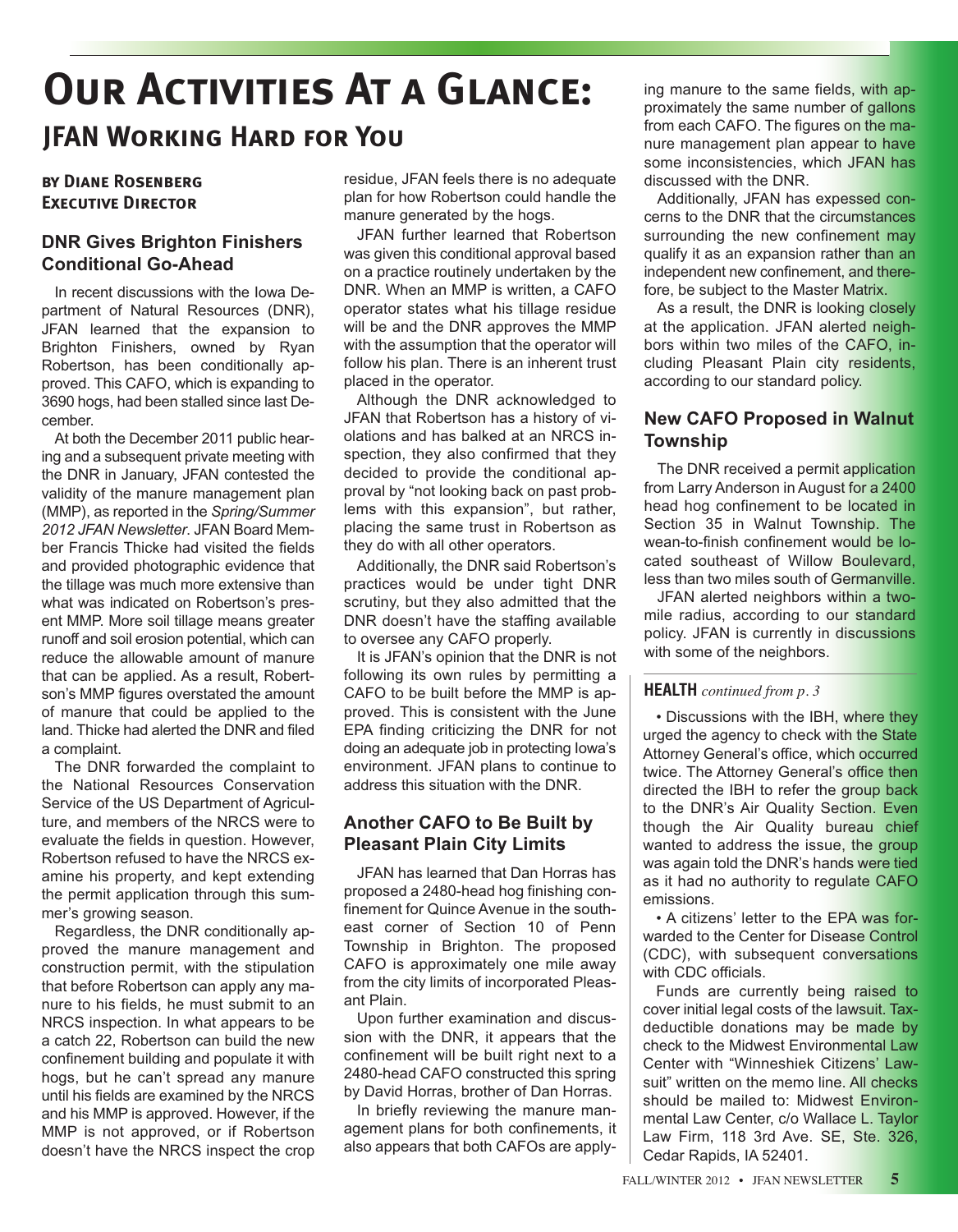# **News Briefs**

### **From Iowa, the US and Beyond**

### **EPA Withdraws Waste Reporting Rule**

The EPA withdrew a proposed rule that would have required owners of confined animal feeding operations (CAFOs) to report basic data on the amount of waste generated and where the manure goes, reports the Food Integrity Campaign.

Calling it a "dereliction of duty", Wenonah Hauter, Executive Director of Food & Water Watch said, "CAFOs are responsible for a multitude of environmental and public health impacts and make up part of an industry that is the single largest contributor of pollutants to our nation's waterways. The failure to follow through with a 2011 proposal to gather even simple data like locations of the facilities, number of animals contained, and proximity to waterways is clearly pandering to agribusiness during an election year."

In their comments on the rule, the National Pork Producers Council and other agri-business associations contended making the CAFO information public would lead to trespass and property damage by "animal rights activists as well as other persons," reports OMBWatch.com.

Recognizing that many industrial facilities were evading regulation, the EPA proposed the rule in 2011, noting that factory farms generate about 300 million tons of manure each year, three times more than the waste generated by the population of the US. Hauter said the EPA "confirmed that manure from these massive operations contain more than 40 diseases that can be transferred to humans through dirty water…."

In 2008, a US Government Accountability Office report urged the EPA to protect US citizens from the health impacts of these factories by gathering more information. "The EPA has neither the information it needs to assess the extent to which CAFOs may be contributing to water pollution, nor the information it needs to ensure compliance with the Clean Water Act," says the GAO report.

The withdrawn rule originated from a May 2010 settlement between the EPA and the National Resources Defense Council, Waterkeeper Alliance, the Sierra Club and the National Pork Producers

Council (NPPC). NPPC challenged a 2008 rule that required Clean Water Act permits, known as National Pollutant Discharge Elimination System or NPDES permits, for all livestock confinements that propose to or that might discharge manure into waterways.

A federal appeals court ruling in March 2011 later rescinded the 2008 rule, only requiring the NPDES permits for facilities actually discharging wastes.

*Additional sources: National Hog Farmer, NorthCentralPA.com*

### **Chicken Factory Farms Linked to Human Diseases**

Antibiotic overuse and routine vaccinations in chicken confinements may be connected to increasing resistant urinary tract infections (UTIs) in women and the developing new viral strains that may be killing chickens and posing danger to humans, reports Living GreenMagazine.com.



UTIs account for more than 8 million health visits each year, and doctors are finding more cases of UTIs are requiring several rounds of different antibiotics. A strong genetic connection exists between the bacteria in human patients and the strains found in poultry on its way to the supermarket.

"The researchers contend that poultry – especially chicken – is the bridge that allows resistant bacteria to move to humans...sparking infections when conditions are right," wrote Maryn McKenna in *The Atlantic.*

Flu vaccinations are also on the rise in factory farms, generating concern among scientists that "genetic drift" may be causing mutations and emerging new strains that could pose serious harm to humans. As seen with the swine flu outbreak in the late 1990s, consolidating large numbers of animals aggravates the situation.

*Science Now* recently reported that two vaccinations for chickens on factory farms may have recombined to form a stronger virus that is sickening and sometimes killing chickens.

*Additional source: MotherJones.com*

### **Nearly 300 Missourians Settle Case with Premium Standard**

A nuisance lawsuit brought by 287 Missouri plaintiffs against Premium Standard Farms was settled in August according to a Premium Standard Farms statement and YahooNews.com. The settlement resolved legal cases over toxic hog odors that, for some of the plaintiffs, had been pending for over 10 years.

The Missouri-based corporation has been hit with numerous lawsuits by residents of northern Missouri because of overwhelming hog odors emitting from their large confinements. Multi-million dollar settlements have resulted, such as the \$11 award to 15 northwestern Missouri residents in 2010. Premium Standard threatened at that time that continued lawsuits could force the corporation to relocate out of state.

A major factor in the settlement involves Premium Standard's implementation of additional odor control systems, including barn scrapers, in many of its confinements, as a result of Consent Judgments with the Missouri Attorney General in 2010. The company spent tens of millions of dollars on instituting the systems.

"The settlement…represents the culmination of a long battle. After four grueling trials over the past six years alone, we were prepared to litigate each claim, but this agreement hammered out between the parties is a fair and just resolution of what not long ago seemed to be in irresolvable dispute," said Stephen A. Weiss, co-lead counsel for the plaintiffs in a Premium Standard statement.

Details of the settlement are confidential.

*Additional source: StJosephPost.com*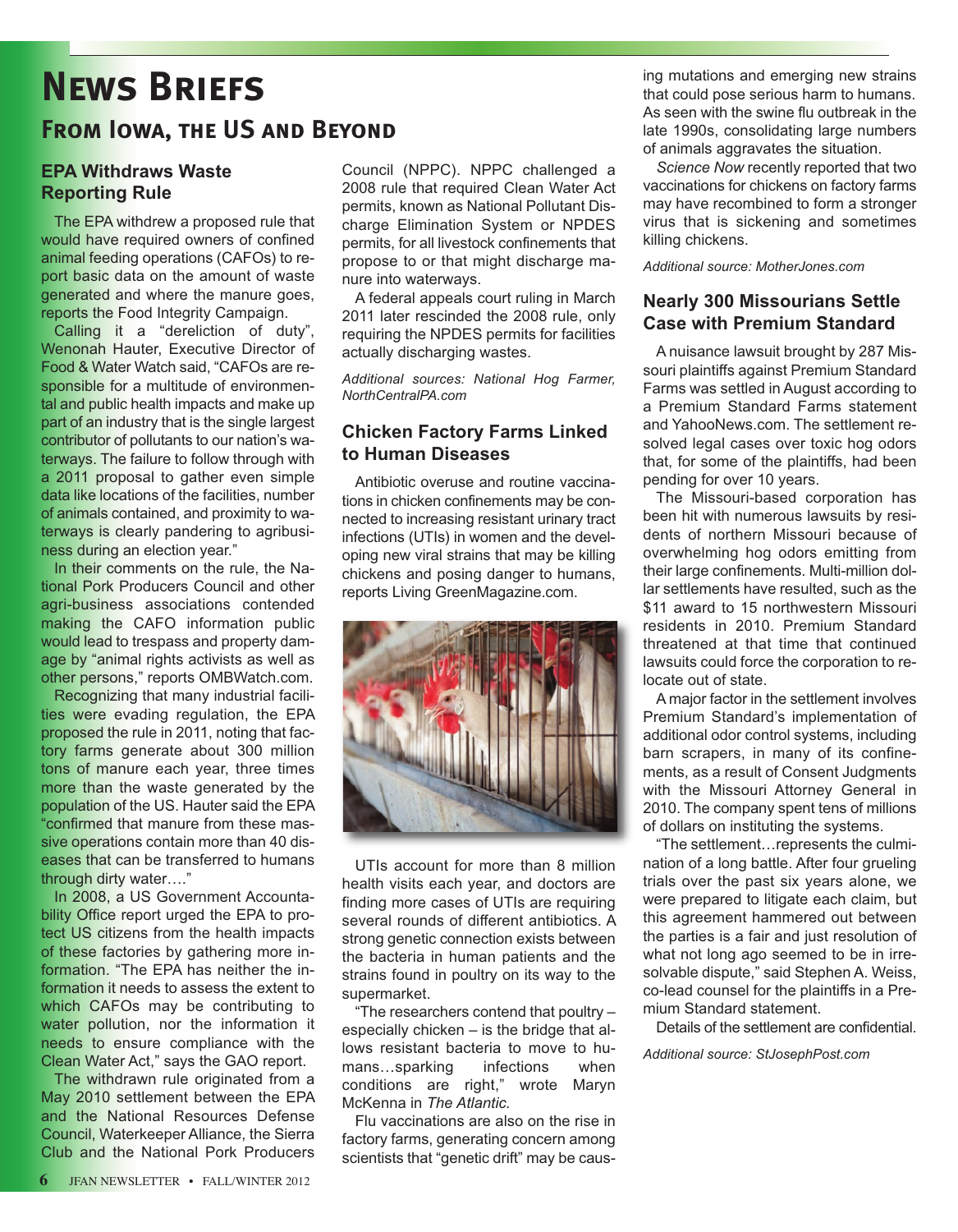### **EPA Will Continue Flyovers to Monitor CAFOs**

The EPA announced recently that it will continue flyover inspection and aerial photography of Iowa's beef feedlots, looking for runoff that violates the Clean Water Act, reports *Iowa Farmer Today.*

Stephan Pollard, AFO/CAFO enforcement coordinator for the EPA, said the flights will focus on higher-density facilities and that they usually take place in the spring and fall, the wettest times of year. If a runoff issue is located, an on-ground inspection to take samples of discharges will take place, and the producer will be responsible for fixing the problem to comply with federal and state laws.

A discharge is defined as "any pollutant that ends up in a [United States] waterway, such as a stream, river or lake, that has running water for at least three months a year." Clean Water Act permits are only required for beef feedlots in Iowa, comprising less than 5% of all factory farms in the state.

### **Chuck Gipp New DNR Director**

Assistant DNR Director Chuck Gipp, a former member of Iowa's Department of Agriculture and Land Stewardship (IDALS) and former House Majority Leader (R-Decorah), has replaced Roger Lande as the Director of the Department of Natural Resources (DNR) reports an

Iowa Citizens for Community Improvement (CCI) press release. Governor Terry Branstad made the appointment less than a week after Lande resigned.

The appointment was expected; Gipp, a former dairy farmer, was moved into the number two slot at the DNR from IDALS in December 2010. At IDALS, he was the Director of Soil Conservation. Prior to that, Gipp spent 17 years in the state legislature.

Gipp's appointment has received mixed reviews. Marian Riggs Gelb, former director of the nonprofit Iowa Environmental Council commented in a *Des Moines Register* article, "His experience with ag and land stewardship would allow the two departments to work more closely together, which would be a good thing for the state of Iowa. He has a good understanding of the department's mission, and I would suspect he will carry out that mission."

CCI disagrees. Gipp was named one of the Factory Farm Four by CCI, along with Sen. Mary Kramer, Rep. Christopher Rants, and Sen. Stewart Iverson, in 2001 because of his voting record to reduce and rollback citizen input and public oversight over the corporate factory farm industry. CCI says these votes include:

• A yes for HR 519 in 1995, the bill that eliminated local control and paved the way for factory farm expansion in Iowa.

• Votes in 1997 and 1998 to roll back clean air rules, strip the DNR of its power to write ambient air quality standards, strengthen nuisance lawsuit protections for corporations, and expand the industry's ability to build factory farms in environmentally sensitive areas like flood plains and on karst soil.

• A yes for legislation in 2003 that created a weak regulatory framework for air quality standards.

• Votes in 2005 for legislation that made it harder to refer habitual factory farm polluters to the Attorney General and for legislation that obstructed DNR rulemaking by making it easier for large corporations to stop or stall rulemaking.

• A thumbs up in 2006 for legislation that would have gutted the DNR's authority to deny or modify a factory farm construction permit or manure management plan, (later vetoed by Governor Vilsack); empower the state legislature to stop or stall executive branch rulemaking; weaken manure management laws; and discourage and penalize citizens from bringing too many nuisance lawsuits against factory farms, which also didn't pass.

• Yes on a \$23 million taxpayer-funded odor study bill in 2008 that substituted for instituting air pollution rules proposed five years earlier and was already thoroughly studied. The bill passed but funding was never appropriated.

Gipp said he intends to maintain the current DNR staff and not make any significant changes. He plans to remain at the DNR throughout Branstad's term of office.

|                                                 | <b>MAIL IN DONATION FORM</b>                                                                                                                                                                     |                                                                                                                                                                                                                                                                                          |  |
|-------------------------------------------------|--------------------------------------------------------------------------------------------------------------------------------------------------------------------------------------------------|------------------------------------------------------------------------------------------------------------------------------------------------------------------------------------------------------------------------------------------------------------------------------------------|--|
| <b>Donation Amount:</b>                         | Please cut out this form and mail it with your tax-deductible donation to:<br>JFAN, Inc.<br><b>P.O. Box 811</b><br>Fairfield, IA 52556<br>\$25.00<br>Other \$                                    | <b>MAKE A DONATION!</b><br>Please support JFAN with your generous<br>tax-deductible donation. JFAN has been<br>approved by the IRS as a $501(c)(3)$                                                                                                                                      |  |
| <b>Name</b><br><b>Street</b><br>City/State/Zip_ | <u> 1989 - Johann John Stone, markin film yn y system yn y system yn y system yn y system yn y system yn y system</u>                                                                            | tax exempt educational foundation. All<br>donations to JFAN are tax-deductible to the<br>full extent of the law. Please consult with your<br>personal tax advisor about any questions you<br>may have about your donation. JFAN will send<br>out receipts only for donations over \$250. |  |
| <b>Phone</b>                                    | <b>Email</b><br>Checks payable to: Jefferson County Farmers & Neighbors, Inc.                                                                                                                    |                                                                                                                                                                                                                                                                                          |  |
|                                                 | <b>Donate Online</b><br>To make a credit card donation using PayPal, go to www.jfaniowa.org<br>Click on "What you can do" then click on "Make a Donation"<br>and follow the simple instructions. |                                                                                                                                                                                                                                                                                          |  |